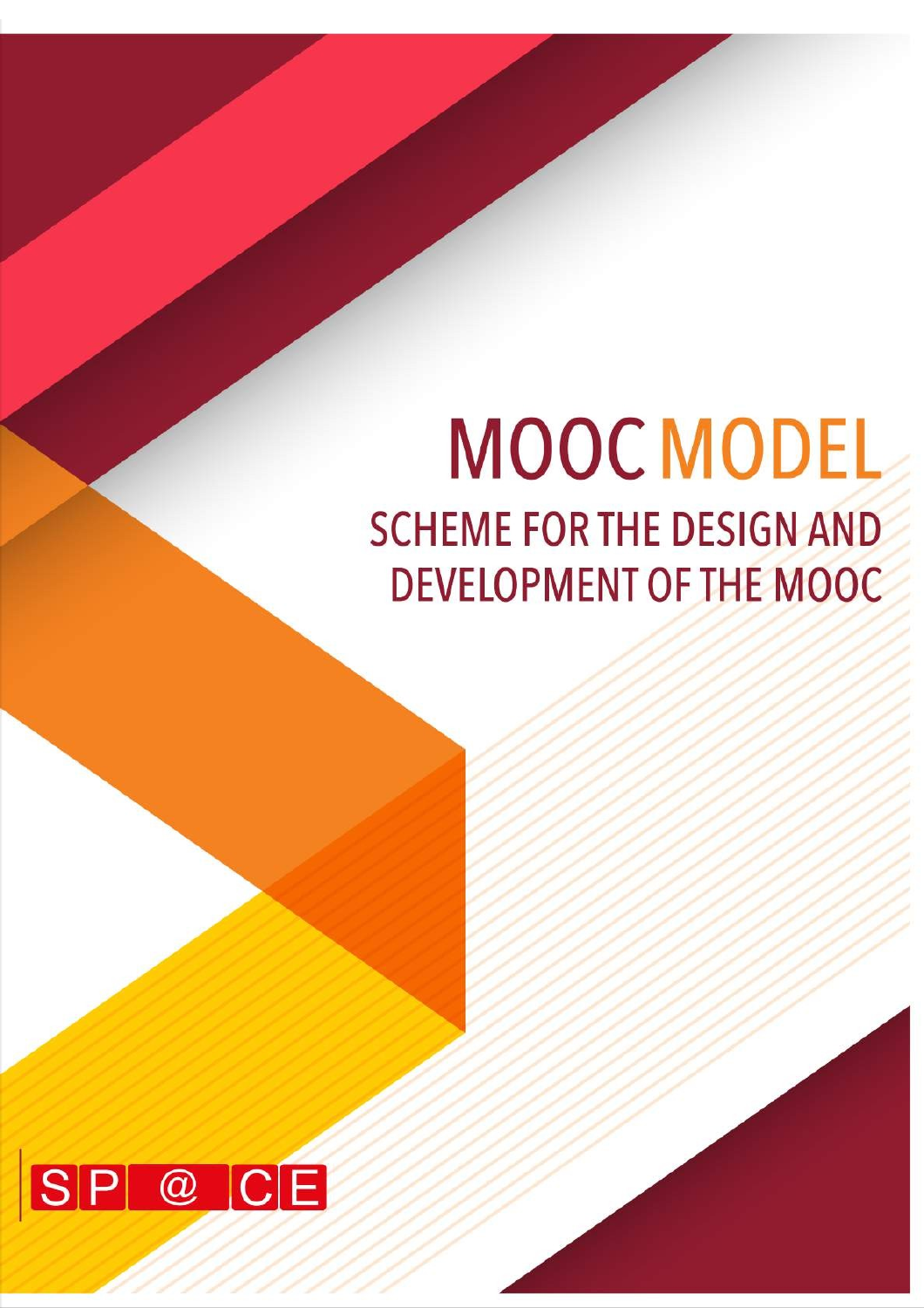#### **SPACE - Skills for school professionals against cyberbullying events**

2017-1-IT02-KA201-036470Funded by the Erasmus+ Programme of the European Union

Co-funded by the Erasmus+ Programme of the European Union



Erasmus+ Project SPACE - 2017-1-IT02-KA201-036470 The European Commission support for the production of this publication does not constitute an endorsement of the contents which reflects the views only of the authors, and the Commission cannot be held responsible for any use which may be made of the information contained therein

The European Commission support for the production of this publication does not constitute an endorsement of the contents which reflects the views only of the authors, and the Commission cannot be held responsible for any use which may be made of the information contained therein.

This work is released under Creative Commons License Attribution-NonCommercial-ShareAlike 4.0 International (CC BY-NC-SA 4.0)



*Released on January 2018* 

http://www.spaceproject.net/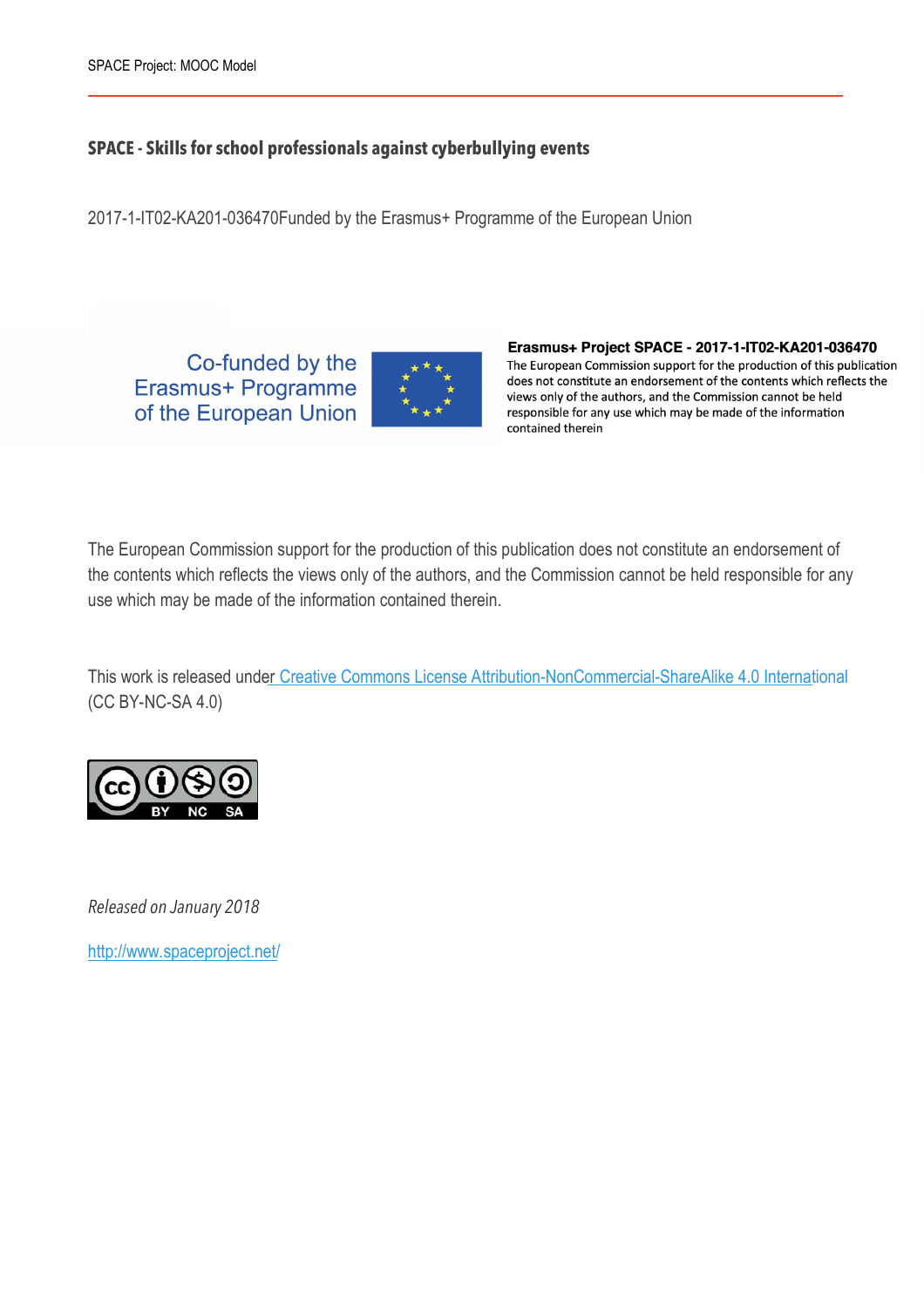## **CONTENTS**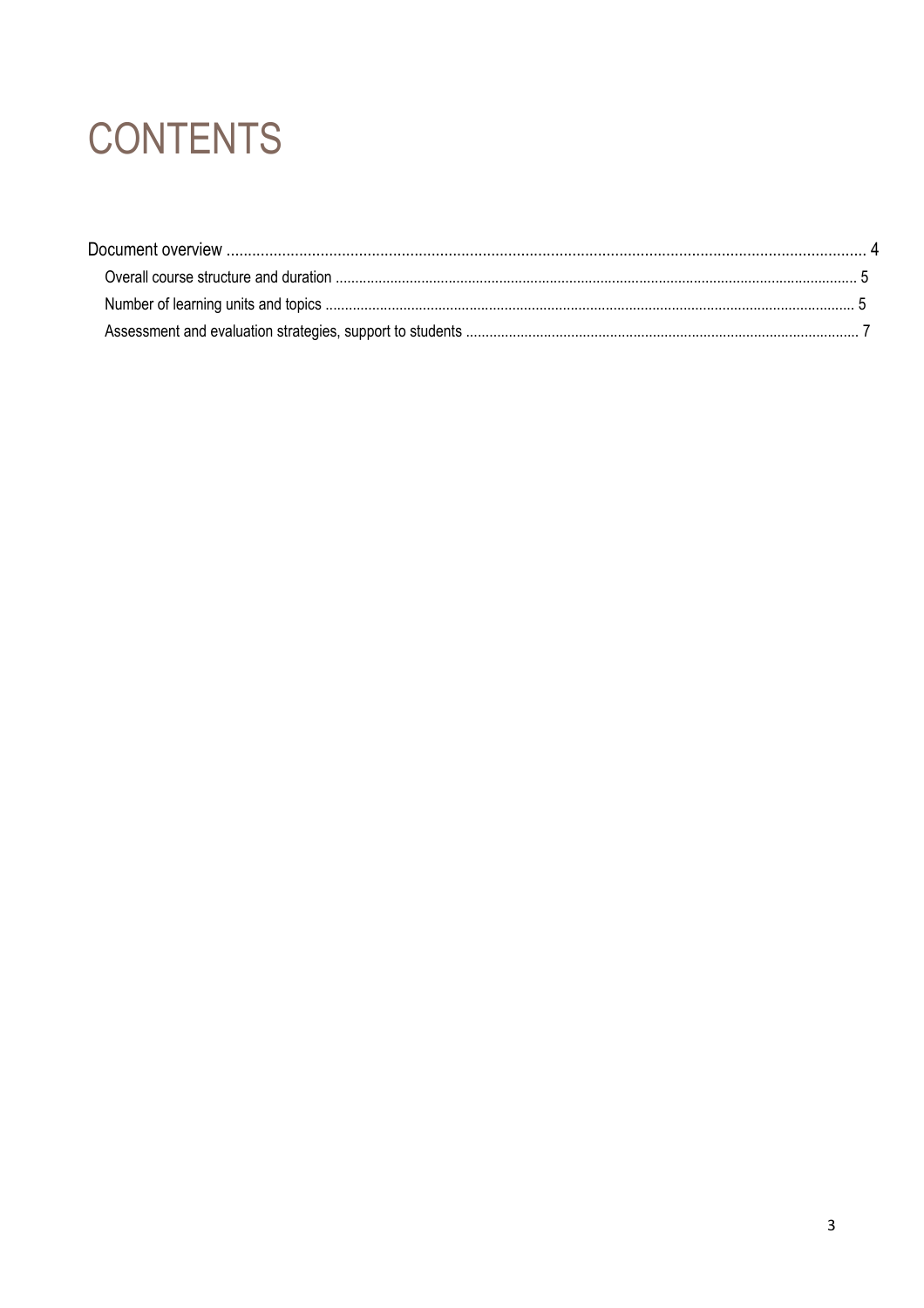## Document overview

The A1/O2**MOOC Model** is part of the first Intellectual Output, O1 Model Setting.

It is realized on the basis of the Map of Competences and provides basic indications for the subsequent development of the MOOC. In the Map of Competences we have identified the competences needed by the teachers to allow them preventing and contrasting cyberbullying. Competences have been organized into 4 areas:

**General area**: knowledge of the typologies of bullying and cyberbullying, definition of the phenomenon, risks factors, incidence;

**Psycho-pedagogic area:** understanding the cyberbullying situations and phenomena, managing conflicts, planning information and training activities for the students;

**Technological area** : aware use of social media, online communication, safety and well-being;

**Regulations area**: European and national laws, recommendations, circulars, institutions to contact in case of cyberbullying episodes.

This classification allowed to define the main MOOC topics, mirroring the 4 areas.

The MOOC Model is organized in the following way:

- the overall course structure;
- the duration:
- the number of learning units;
- the topics:
- the assessment and evaluation strategies;
- the support to students.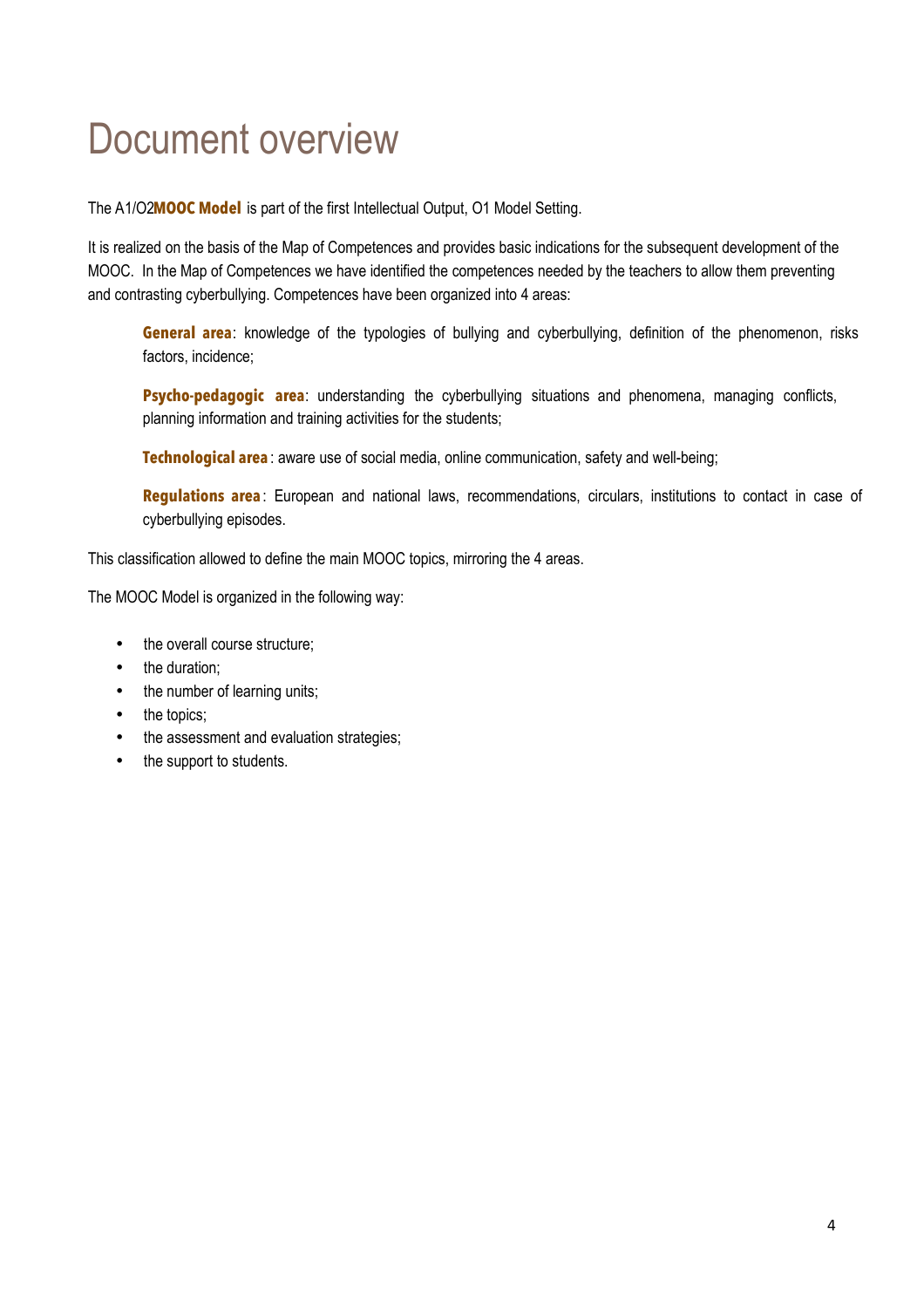## Overall course structure and duration

The course structure has been set up referring to the Northwestern University's Coordinated Services Center (CSC) general guidelines for creating Massive Open Online Courses (MOOCs). According to these recommendations, in order to retain as many students as possible, a MOOC should be taught over as short a time period as is reasonable to deliver rigorous content.

The duration of a MOOC as always calculated in weeks. The common duration of a MOOC is from 6 to 12 weeks. A MOOC is accessible 24 hours a day, 7 days a week. The majority of the content is delivered asynchronously (meaning students can access it in their own time and at their own pace). Best practices further suggest that each week of the MOOC should be comprised of a lesson with a single topic or themed topics with specified learning outcomes.

The learning of students in a MOOC is usually assessed by multiple-choice questions. Usually, there are no pre-requisites for taking a MOOC, apart from having access to a computer with an internet connection. Most of the time, the educational or academic background of students isn't important. Students usually don't need to buy any books for these courses, because all reading is either be provided within the MOOC content or is linked to open access texts.

The duration of a course has been calculated in 6 weeks, for the following reason:

- this length falls within the range of the medium MOOC duration;
- 6 weeks are the minimum time for the acquisition of competences reported in the Map O1 / A1;
- in view of the experimentation, this duration is sustainable and allows participation by teachers and school staff, which in the case of longer durations would be impractical or impossible.

### Number of learning units and topics

The course main page will contain:

- an introduction to the course: course philosophy, structure, practical information;
- how to use the course platform: features, areas, technical help;
- the course syllabus;
- the modules

The number of modules and learning units has been established on the basis of the areas defined in the Map of Competences. In the Map we have 4 areas:

**General area**: knowledge of the typologies of bullying and cyberbullying, definition of the phenomenon, risks factors, incidence;

**Psycho-pedagogic area**: understanding the cyberbullying situations and phenomena, managing conflicts, planning information and training activities for the students;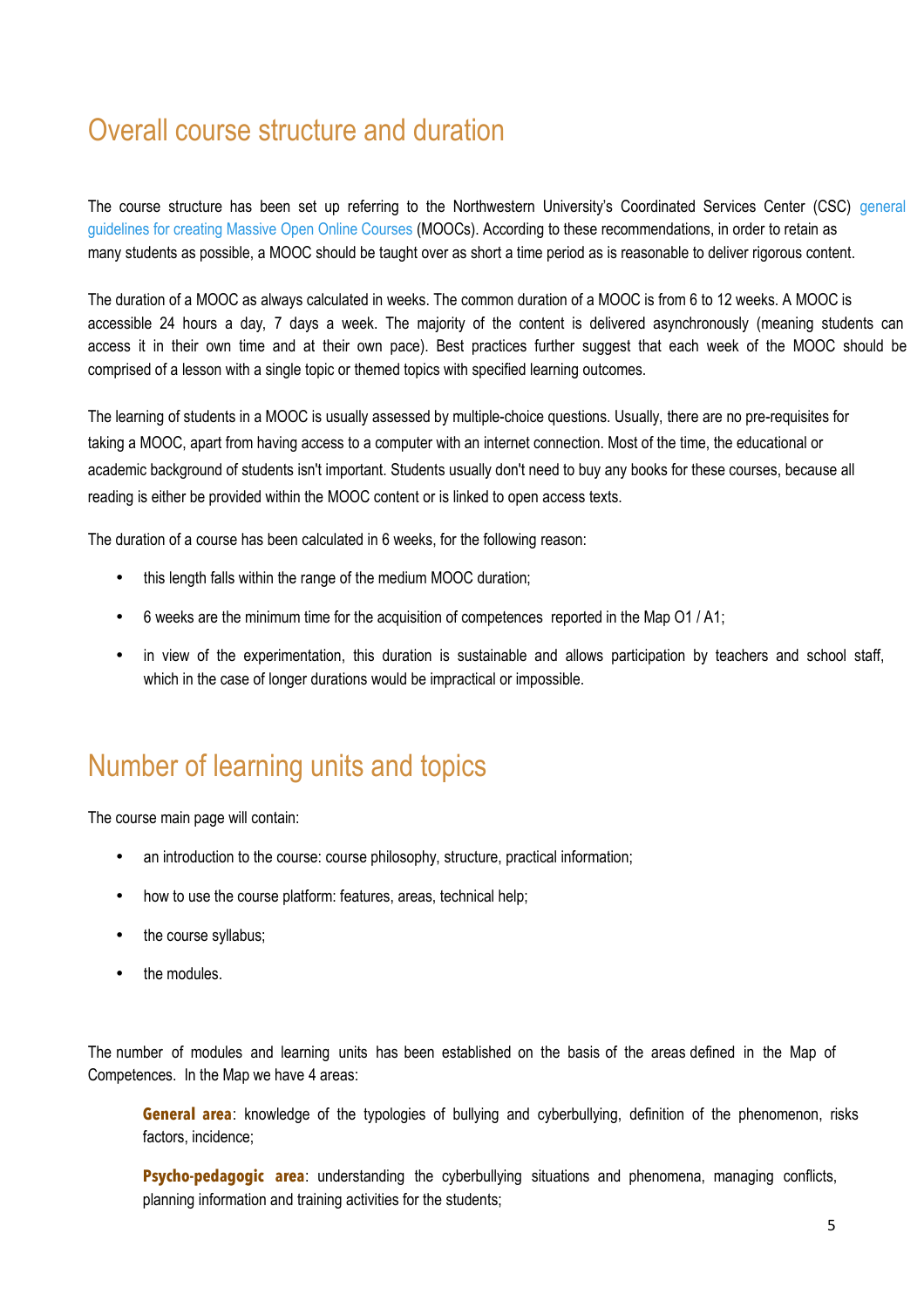**Technological area** : aware use of social media, online communication, safety and well-being;

**Regulations area**: European and national laws, recommendations, circulars, institutions to contact in case of cyberbullying episodes.

The course modules correspond to these 4 areas, so the course will include 4 modules for 6 weeks. For modules 1 and 4 there is a duration of 1 week each, while for modules 2 and 3 there is a duration of 2 weeks each. The contents are the OER in English and the partners' languages (Italian, Spanish, Dutch, Turkish, and Portuguese) found during the O2/A2 Content Curation. A learning unit equals one week of work. The topics of the learning units are the following:

#### **WEEK 1: CYBERBULLYING FORMS AND TYPOLOGIES**

- 1.1 General knowledge of the phenomenon, definition, incidence, statistics
- 1.2 Characteristics of cyberbullying, roles and profiles of people involved

#### **WEEK 2: DEVELOPING TRAINING ACTIVITIES**

- 2.1 Identification of cyberbullying situations
- 2.2 Planning training and information actions
- 2.3 Developing integrated approaches

#### **WEEK 3: PREVENTION AND SUPPORTING STRATEGIES**

- 3.1 Approaches to prevent cyberbullying
- 3.2 Supporting strategies

#### **WEEK 4: TECHNOLOGICAL TOOLS**

- 4.1 Online communication
- 4.2 Safe use of social tools

#### **WEEK 5: ONLINE PROTECTION**

- 5.1 Online privacy and reputation
- 5.2 Safety on the web

#### **WEEK 6: CYBERBULLYING FROM THE LEGAL SIDE**